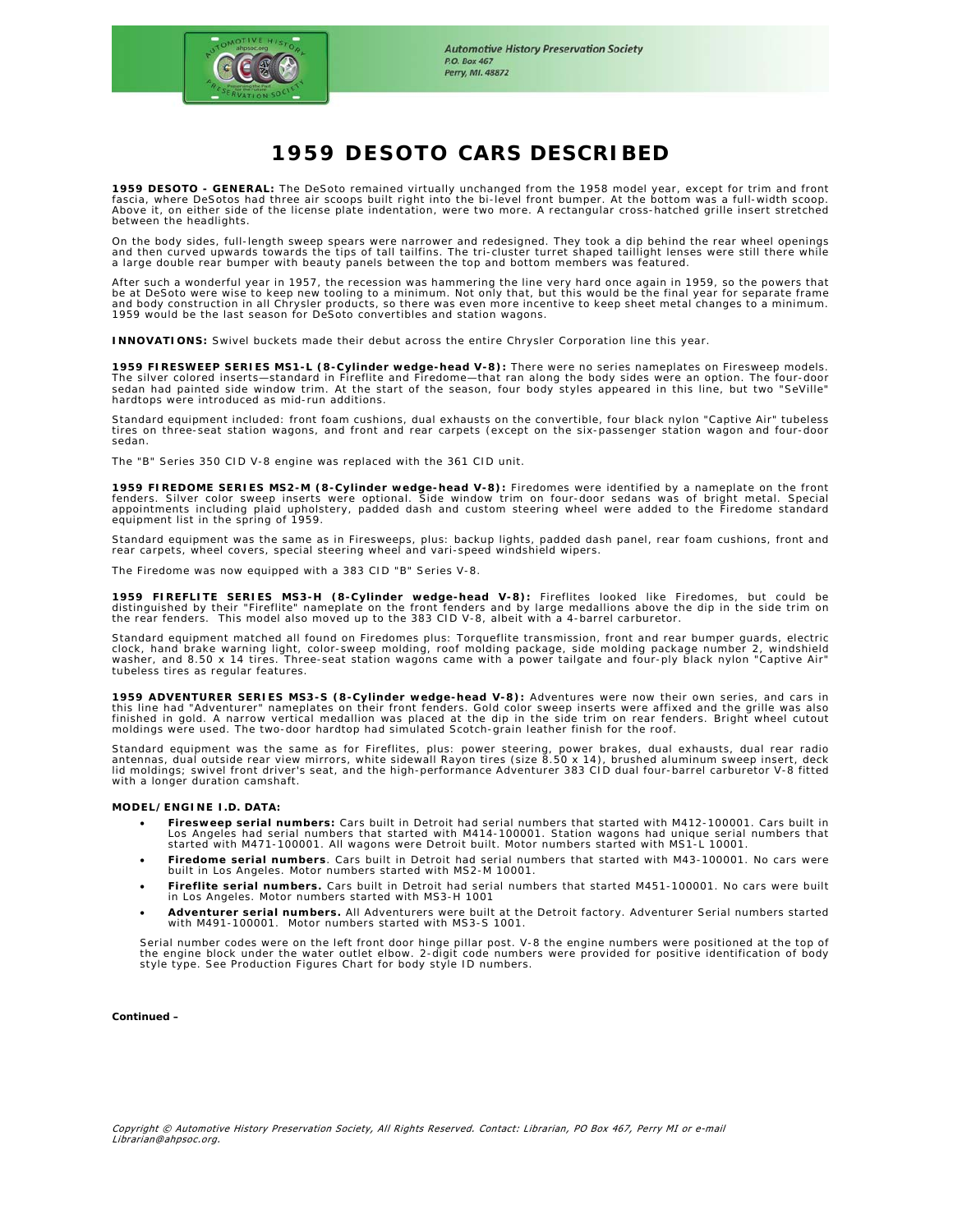

## **BODY PAINT CODE/COLORS:**

- A Black
- B Bahama Blue
- B Catalina Blue (Firesweep)
- C Caribbean Blue
- C Glacier Blue (Firesweep)
- D Heather Blue
- E Spring Green (Firesweep)
- E Surf Green
- F Forest Green
- F Jade Green (Firesweep)
- J Riviera Turquoise (Firesweep)
- K Capri Turquoise
- L Aztec Silver
- M Dawn Gray (Firesweep)
- M French Gray
- N Flamingo Pink (Firesweep)
- P Bimini Coral
- P Tangier Rose (Firesweep)
- Q Bradenton Blue
- R Castilian Red
- U Canyon Beige
- U Morocco Beige (Firesweep)
- W Golden Tan
- W Tropical Tan (Firesweep)
- X Pearl White
- Y Aspen Yellow
- Y Sunshine Yellow (Firesweep)

#### **DESOTO ENGINES:**

- DeSoto Firesweep V-8. Overhead valves. Cast iron block. Displacement: 361 CID. Bore and stroke: 4.12" x 3.38".<br>Compression ratio: 10.0:1. Horsepower: 295 @ 4600 RPM. Torque: 390 @ 2400 RPM. Five main bearings. Hydraulic<br>
- DeSoto Firedome V-8. Overhead valves. Cast iron block. Displacement: 383 CID. Bore and stroke: 4.25" x 3.38".<br>Compression ratio: 10.1:1. Horsepower: 305 at 4600 RPM. Torque: 410 @ 2400 RPM. Five main bearings. Hydraulic<br>
- DeSoto Fireflite V-8. Overhead valves. Cast iron block. Displacement: 383 CID. Bore and stroke: 4.25" x 3.38".<br>Compression ratio: 10.1:1. Horsepower: 325 at 4600 RPM. Torque: 425 @ 2800 RPM. Five main bearings. Hydraulic
- DeSoto Adventurer V-8. Optional All Models. Overhead valves. Cast iron block. Displacement: 383 CID. Bore and stroke: 4.25" x 3.38". Compression ratio: 10.1:1. Horsepower: 353 CID. Bore<br>and stroke: 4.25" x 3.38". Compressi model number 2791S.

#### **CHASSIS:**

- **Wheelbase:** Firesweep 122". All others 126".
- Overall length: Firesweep station wagon 216.1". Firesweep passenger cars w/bumper guards 217.1". Firesweep<br>w/o bumper guards 219.5". Firedome, Fireflite and Adventurer 221.1". Firedome w/o bumper guards 219.5". All<br>other
- Front tread: Firesweep 60.9". All others 61".
- Rear tread: All 59.7".
- **Tires:** Firesweep 8.00 x 14. Firedome, Fireflite, Adventurer 8.50 x 14**.**

#### **POWERTRAIN OPTIONS:**

- Three-speed manual transmission was the base price unit on Firesweep
- Powerflite and Torqueflite were optional on Firesweep.
- Torqueflite automatic transmission was included in the price of Fireflite and Adventurer models.
- Manual transmission models used 3.54:1 rear axle as standard
- Automatic transmission models used 3.31:1 rear axle as standard.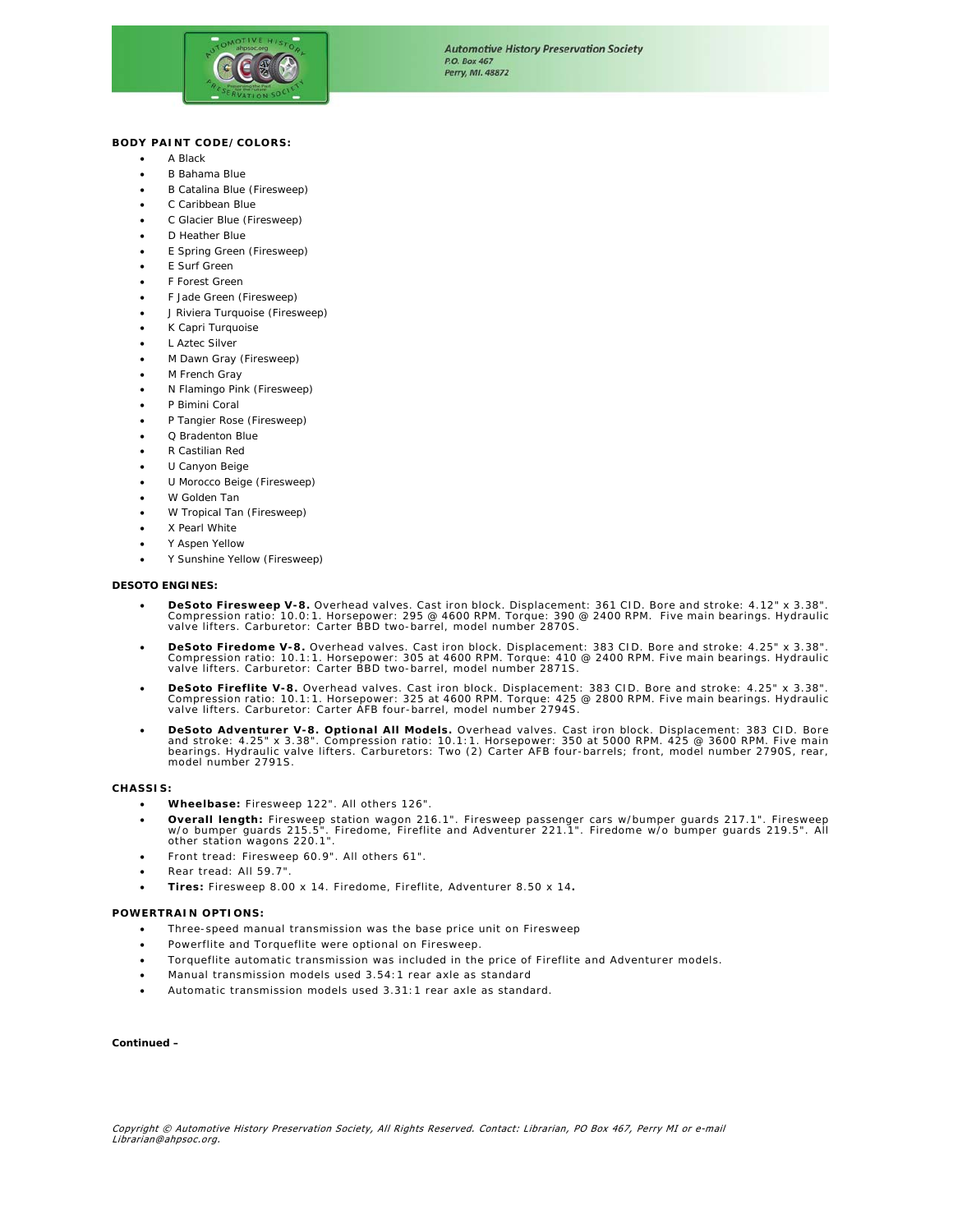

## **SIGNIFICANT OPTIONS:**

- 
- Adventurer deck lid molding (\$11).<br>• Adventurer dual four-barrel 383 CID V-8 for Firesweep (\$142); for Firedome (\$122); for Fireflite (\$108).<br>• Air conditioning dual with hot water heater for station wagons
- 
- 
- Air conditioning with accessory groups (\$404). Air conditioning with hot water heater (\$501).
- Air foam seat cushion as option (\$11). Aluminum sweep insert (\$21). Anti-freeze (\$4).
- 
- 
- Appearance group (\$63).<br>• Automatic headlamp beam changer (\$50).<br>• Backup lights for Firesweep (\$12).
- 
- 
- 
- 
- 
- Basic radio group (\$160). Basic trim group (\$102). Color-sweep trim (\$21). Convenience group, V-100 only (\$16). DeLuxe V-200 floor covering (\$17).
- 
- 
- 
- DeLuxe wheel covers (\$16).<br>• Electric clock (\$18).<br>• Electric clock (\$18).<br>• Front and rear bumper guards for Firedome (\$12) for Firesweep (\$24)<br>• Front and rear carpets for Firesweep (\$14).<br>• Heater instantaneous (gas
- 
- 
- 
- 
- 
- 
- Padded dashboard for Firesweep (\$21); for Firedome, Fireflite (\$13); standard on Adventurer.<br>• Photo electric tilt rear view mirror (\$23).<br>• Power brakes Firesweep (\$43), Firedome, Fireflite (\$41), standard on Adventur
- 
- 
- 
- 
- 
- Power tailgate window (\$33)<br>• Power window lifts (\$106).<br>• Powerflite transmission on Firesweep (\$189).
- 
- Radio Pushbutton (\$59).<br>• Radio Electric Tuner with antenna (\$94).<br>• Radio Standard, with antenna (\$94).
- 
- 
- 
- 
- Rear air suspension (\$140).<br>• Rear seat speaker (\$17).<br>• Rear window Panoramic (\$24).<br>• Rear window defogger (\$21).<br>• Roof molding package Number 1 for four-door sedans and station wagons (\$14).<br>•
- 
- 
- 
- 
- 
- 
- 
- 
- 
- Sili and lower deck molding package (\$27).<br>• Six-way seat (\$101).<br>• Solex safety glass (\$37).<br>• Solex safety glass (\$43).<br>• Station wagon luigage locker (\$31).<br>• Station wagon luigage locker (\$31).<br>• Station wagon luigag
- 
- 
- 
- 
- 
- 
- 
- 
- 
- 
- 
- 
- 
- 

**HISTORICAL BACKGROUND:** Due to ever decreasing sales, a decision was made to integrate the Chrysler and DeSoto<br>bodies/styling/wheelbase with that of the lower-level Chrysler cars for 1960 when unit body construction would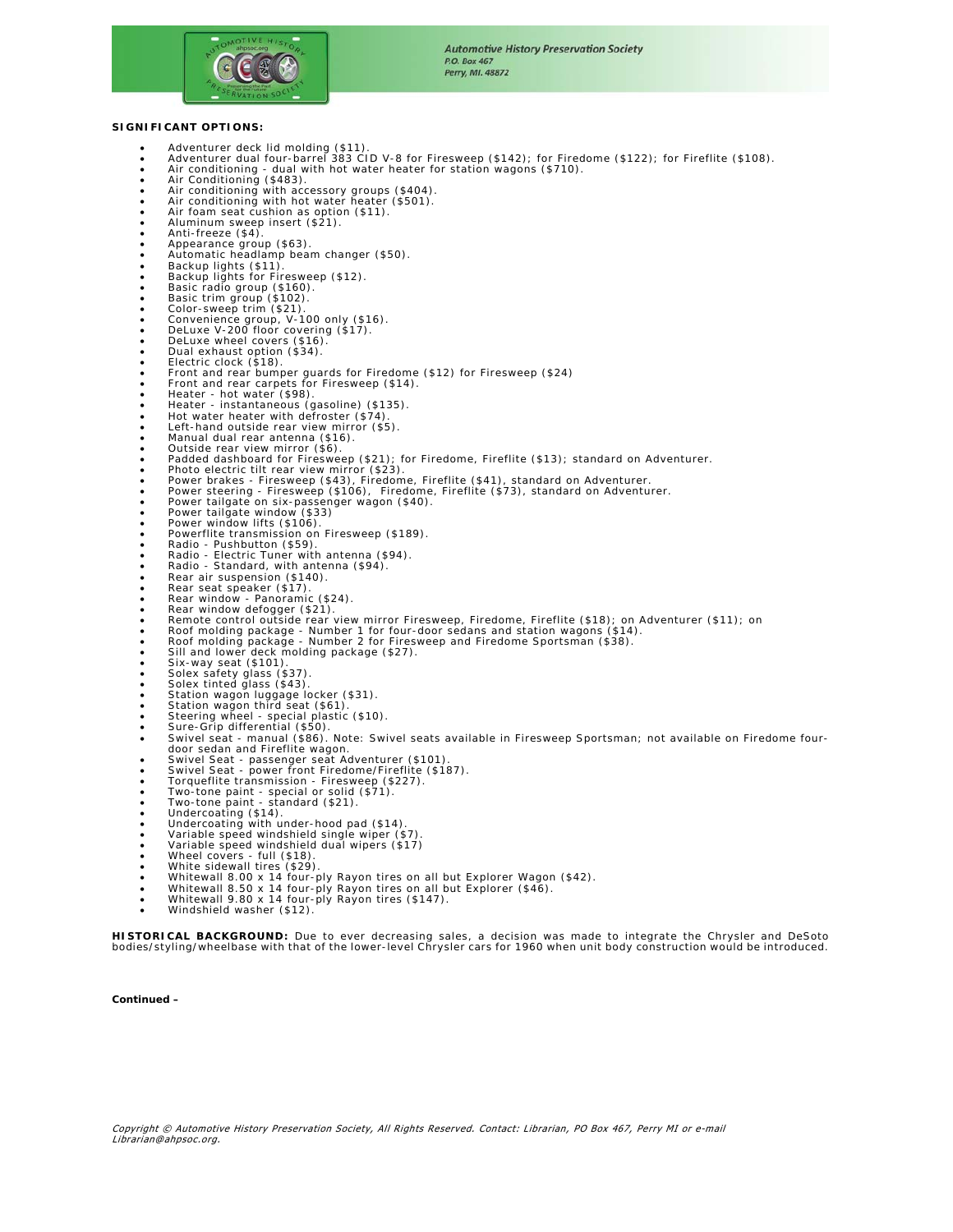

**PRODUCTION:** DeSoto production slipped further from the previous year's low point of 49,445, down to a dismal 45,724. Could anything save DeSoto? See attached chart for production numbers.

| 1959 De Soto Models       |                                |                              |           |                                                |    |                  |                              |               |               |
|---------------------------|--------------------------------|------------------------------|-----------|------------------------------------------------|----|------------------|------------------------------|---------------|---------------|
| <b>Model</b>              | <b>Series</b><br><b>Number</b> | <b>Body</b><br><b>Number</b> | Wheelbase | <b>Body Style</b><br><b>Type &amp; Seating</b> |    | Factory<br>Price | <b>Shipping</b><br>WeigHardt | <b>Body</b>   | <b>Model</b>  |
| N. he                     |                                |                              |           |                                                |    |                  | op                           | <b>Totals</b> | <b>Totals</b> |
| <b>DeSoto Firesweep</b>   | 413                            | 41                           | 122       | 4-dr Sedan-6P                                  | s. | 2.904            | 3.670                        | 9,649         |               |
|                           | 414                            | 43                           | 122       | 4-dr Sportsman-6P                              | s  | 3,038            | 3.700                        | 2,875         |               |
|                           | 412                            | 23                           | 122       | 2-dr Sportsman-6P                              | s  | 2.967            | 3.625                        | 5,481         |               |
|                           | 415                            | 27                           | 122       | 2-dr Convertible-6P                            | s  | 3,315            | 3,840                        | 596           |               |
|                           | 476                            | <b>45A</b>                   | 122       | 4-dr Station Wagon-6P                          |    | 3,366            | 3.950                        | 1,054         |               |
|                           | 477                            | <b>45B</b>                   | 122       | 4-dr Station Wagon-9P                          | s  | 3,508            | 3,980                        | 1,179         |               |
| <b>TOTAL</b>              |                                |                              |           |                                                |    |                  |                              |               | 20,834        |
| <b>De Soto Firedome</b>   | 433                            | 41                           | 126       | 4-dr Sedan-6P                                  | s  | 3,234            | 3.840                        | 9,171         |               |
|                           | 434                            | 43                           | 126       | 4-dr Sportsman-6P                              | s  | 3.398            | 3.895                        | 2,862         |               |
|                           | 432                            | 23                           | 126       | 2-dr Sportsman-6P                              | s  | 3,341            | 3,795                        | 2,744         |               |
|                           | 435                            | 27                           | 126       | 2-dr Convertible-6P                            | s  | 3,653            | 4,015                        | 299           |               |
|                           |                                |                              |           |                                                |    |                  |                              |               | 15,076        |
| <b>De Soto Fireflite</b>  | 453                            | 41                           | 126       | 4-dr Sedan-6P                                  | s. | 3.763            | 3,920                        | 4,480         |               |
|                           | 454                            | 43                           | 126       | 4-dr Sportsman-6P                              | s  | 3,888            | 3,950                        | 2,364         |               |
|                           | 452                            | 23                           | 126       | 2-dr Sportsman-6P                              | s  | 3.831            | 3.910                        | 1,393         |               |
|                           | 455                            | 27                           | 126       | 2-dr Convertible-6P                            | s  | 4,152            | 4,105                        | 186           |               |
|                           | 478                            | 45A                          | 126       | 4-dr Station Wagon-6P                          | s  | 4,216            | 4,170                        | 271           |               |
|                           | 479                            | <b>45B</b>                   | 126       | 4-dr Station Wagon-9P                          | s  | 4,358            | 4,205                        | 433           |               |
| <b>TOTAL</b>              |                                |                              |           |                                                |    |                  |                              |               | 9,127         |
| <b>De Soto Adventurer</b> | 492                            | 23                           | 126       | 2-dr Sportsman-6P                              | s. | 4,427            | 3,980                        | 590           |               |
|                           | 495                            | 27                           | 126       | 2-dr Convertible-6P                            | s  | 4,749            | 4,120                        | 97            |               |
|                           |                                |                              |           |                                                |    |                  |                              | <b>TOTAL</b>  | 687           |
| <b>Production TOTAL</b>   |                                |                              |           |                                                |    |                  |                              |               | 45,724        |

## **CAR IMAGES**



The 1959 Adventurer convertible challenged the Chrysler 300 for looks and power. The adventurer's 383 CID 350 HP V8 was underrated. Only 97 were made – a bit more than 1958.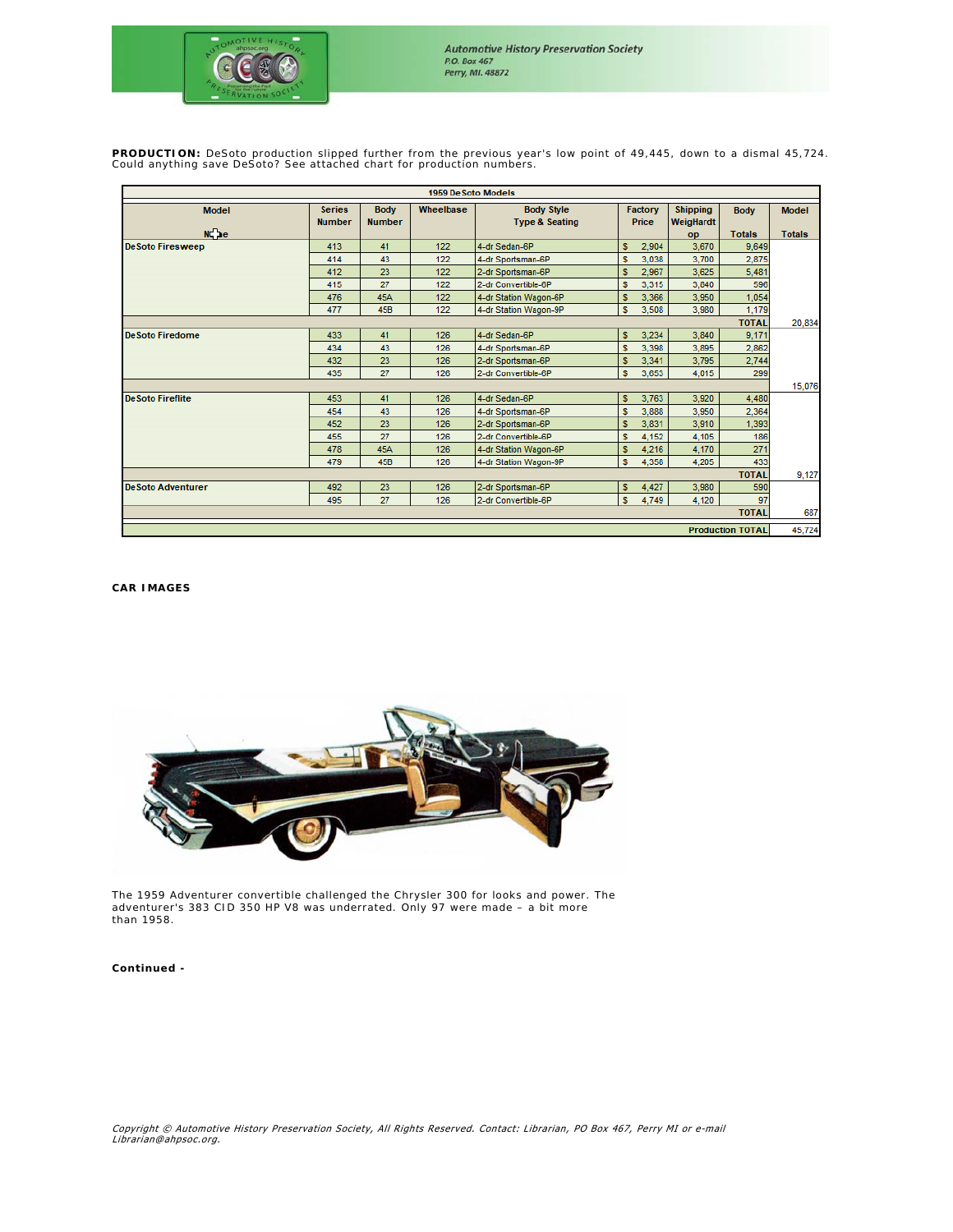



The 1959 Adventurer still was available in hardtop guise, and it was now powered by a 383 CID, 350 HP dual 4-barrel V-8. 590 were delivered, up significantly from 1958's 350. Perhaps including it in the brochure helped sales.



The 1959 Fireflite convertible was a low production piece with only 186 produced. The Recession just drove people away from such extravagance.



The 1959 4-door Sportsman hardtop was classy ride. Class, however, wasn't selling with only 2,364 delivered.

## *Continued –*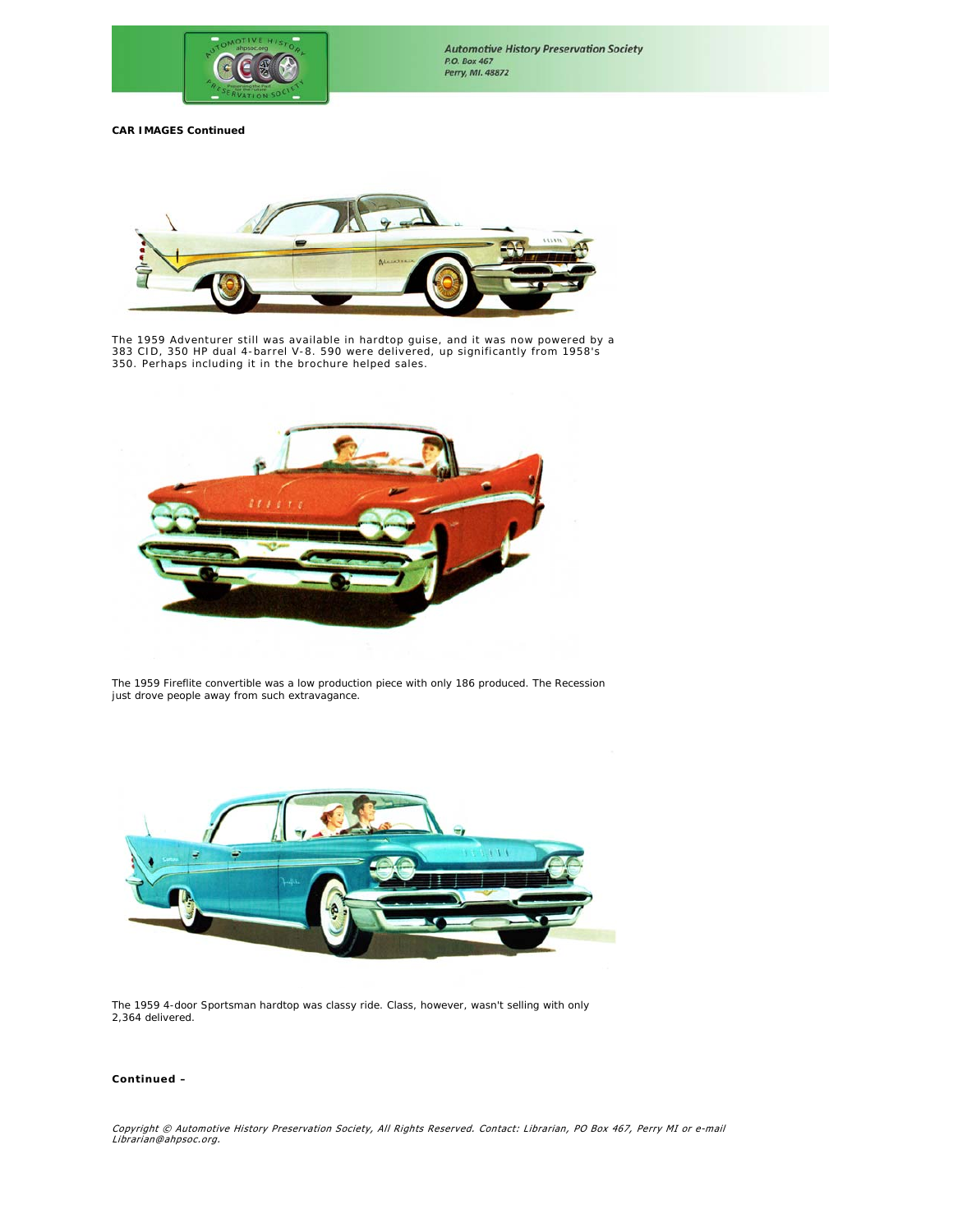



The 1959 Fireflite 2-door Sportsman hardtop could be had with the Adventurer 350 HP 383 CID V8 for only \$108. Even with that going for it, only 1,393 were built.



The 1959 Fireflite 4-door sedan was the most prolific of that line at 4,480 produced. The sad part was that this car sold 11,565 units only two years before.



The Fireflite wagons, Explorer (9 passenger) and Shopper (6 passenger), only accounted for 433<br>and 271 units respectively, in 1959. DeSoto wagons were never very strong sellers, but they were<br>off by 25 % this year over 195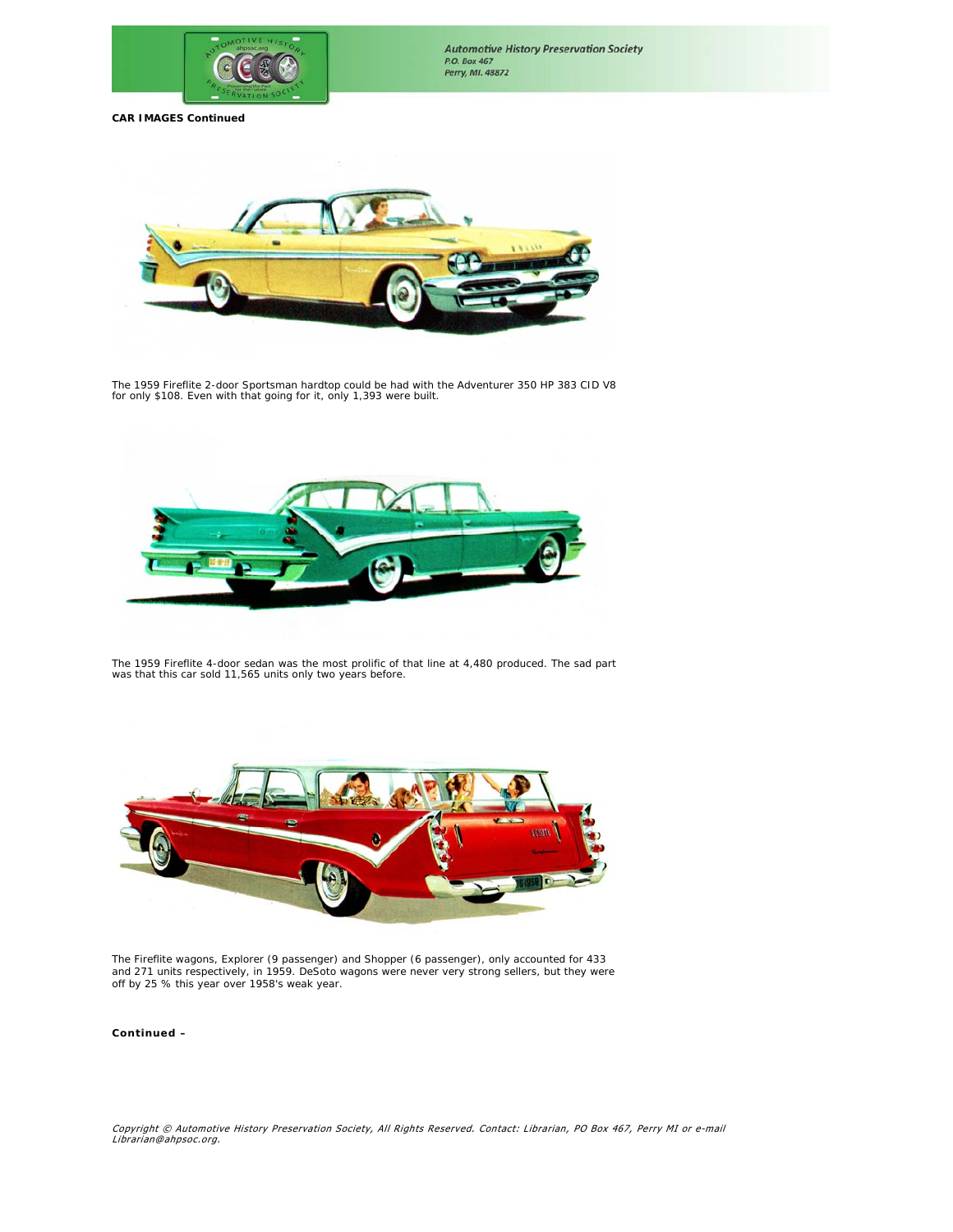



The 1959 Firedome convertible was also a low-numbers car with a mere 299 built.



The more practical Firedome 4-door Sportsman barely beat the 2-door in sales with 2,862 delivered.



The 1959 Firedome 2-door Sportsman saw 2,744 produced, 500 below 1958.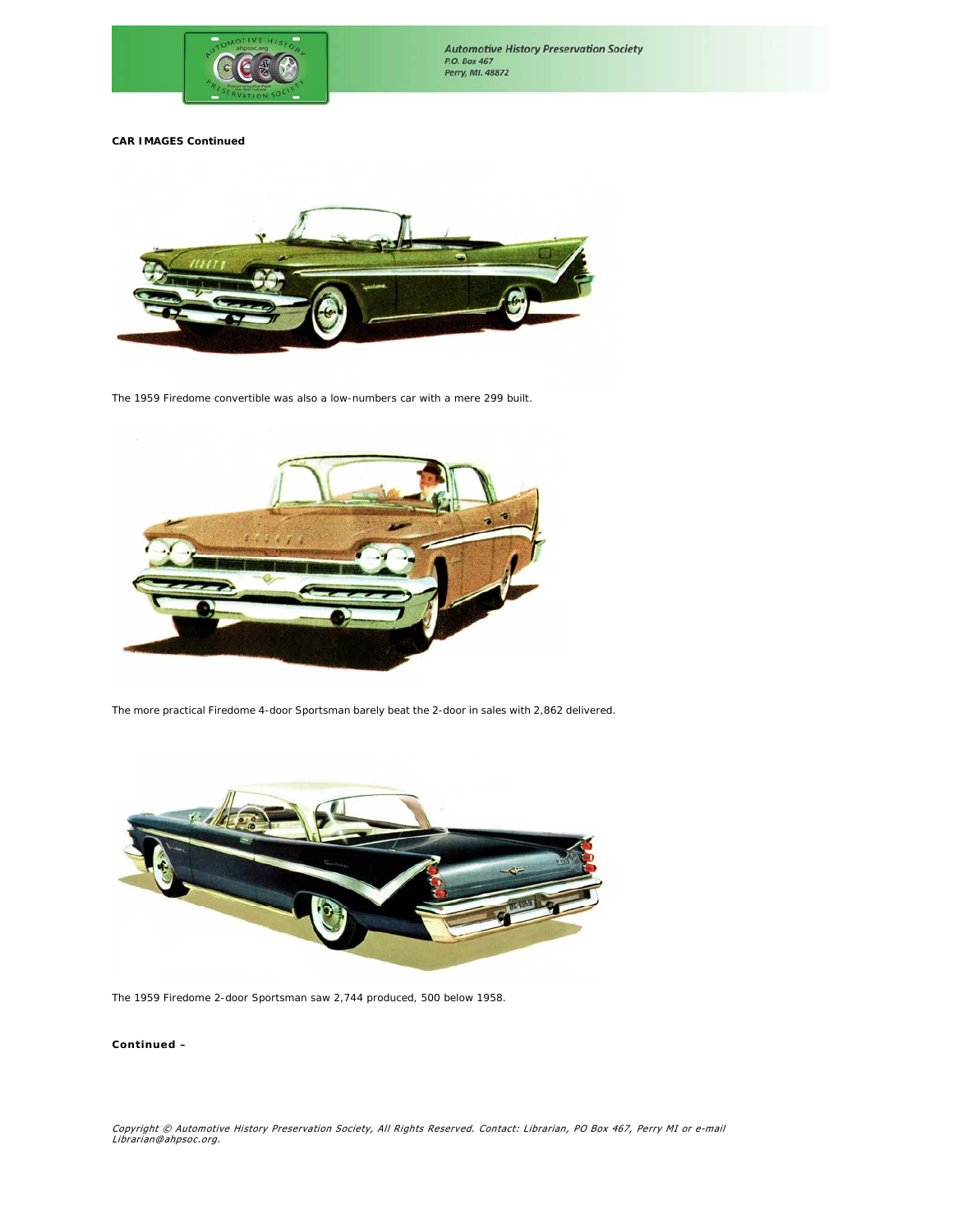



As was usual, the 1959 Firedome 4-door sedan sold the most of all in that line, being second in total sales at 9,171.



Convertibles took a big beating in all of the DeSoto line for 1959. The 1959 Firesweep Convertible<br>was also a rare piece with 596 sold. It did, however, almost tie with the total of Adventurer, Fireflite,<br>and Firedome conv



The 1959 Firesweep 4-door Sportsman did not connect with th public any more than its larger & more expensive brethren, though its sales of 2,875 was slightly better than that of the Fireflite and Firedome.

## *Continued –*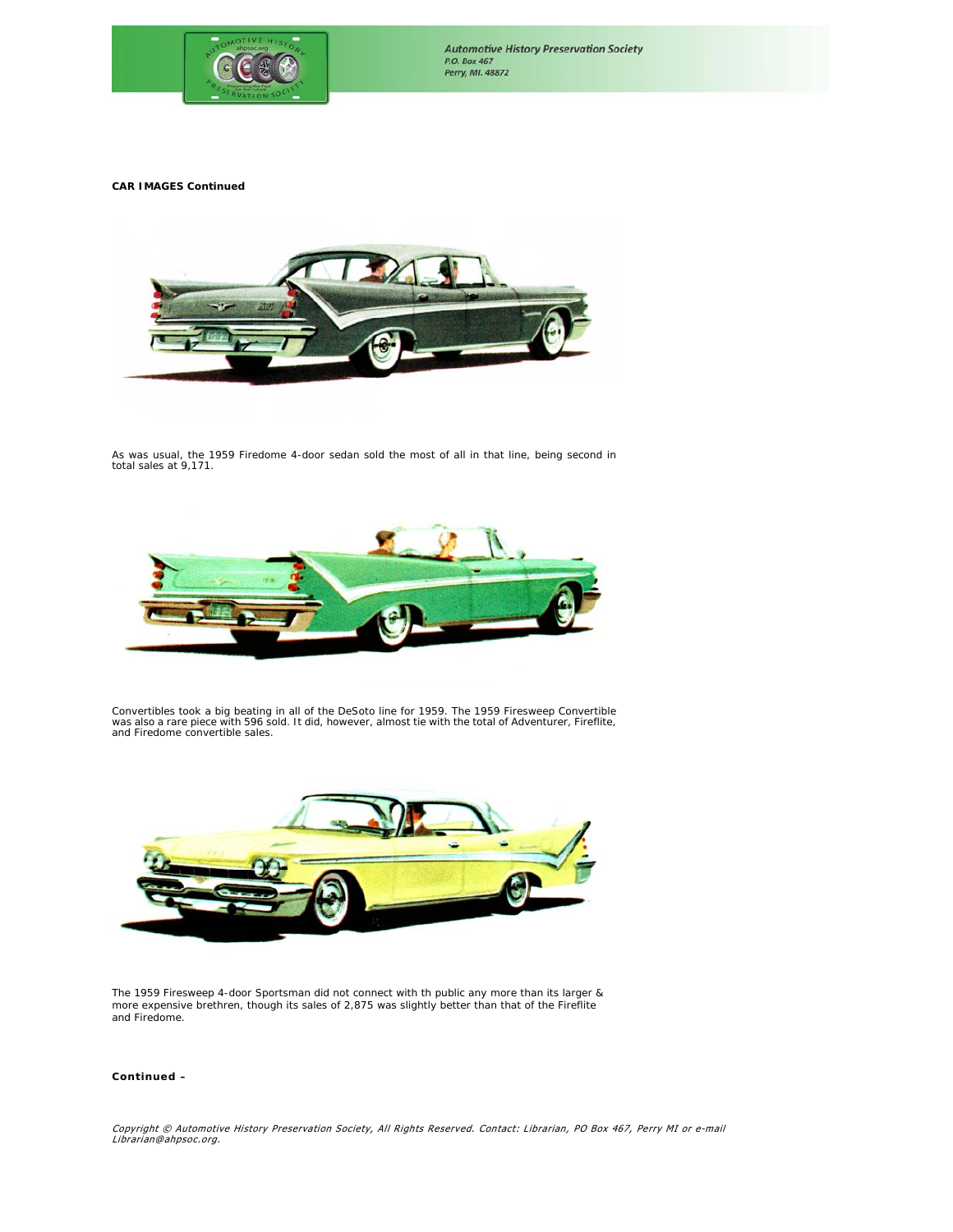



The 1959 Firesweep 2-door Sportsman could also be had with the 350 HP Adventurer V8 for only \$142. With 300 les pounds to carry around, this would have been the DeSoto performance piece. That may be one reason why 5,481 were sold – the third highest total model sales in this year.



The best selling DeSoto in 1959 was the Firesweep 4-door sedan - with 9,649 produced.



In 1959, the Firesweep line station wagons sold the best with 1,054 Shopper 6-passenger versions and 1,179 Explorer 9-passenger versions delivered. This was close to the previous year, but way under 1957.

## *Continued –*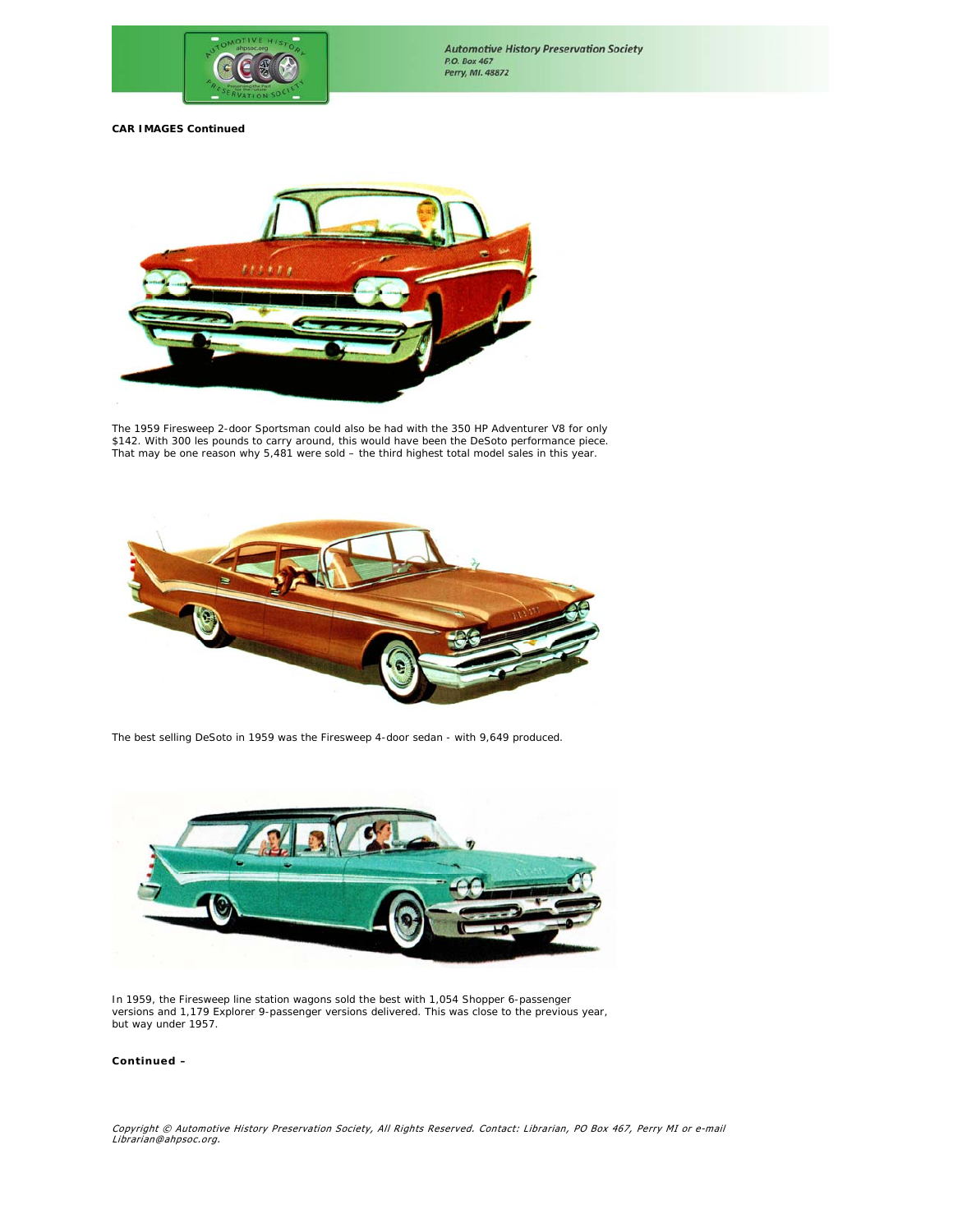

**Automotive History Preservation Society** P.O. Box 467 Perry, MI. 48872

**STYLING CHANGES FOR 1959** 



1959 DeSoto nose was a drastic change, not an evolution and it mirrored the Chrysler line. The fenders finish as an overhang atop<br>the headlights. Note that the headlighs are no longer inset in the fender but part of the fr headlight at the center of the bezel eyebrow. The grille is outside and above the bumper, which is still massive and contains two jet-like intakes. The faux hood air inlet is gone and the DeSoto emblem moves to the bumper. There is no hood ornament.



The 1959 DeSoto rear keeps the three taillights theme started in '56 but there is no chrome bezel. The lights rake forward rather than backward. The bumper is more massive but devoid of exhaust outlets. The Desoto emblem appears at the center of the trunk<br>fascia, and "DESOTO" is on the right side. The license plate in now in the bumper. The side colo



Unique trim in 1959 DeSoto Wagons and Adventurers is shown. The wagons continued with a chrome bezel around<br>the taillights. The also retained the 1957-58 rear bumper and rear tailgate. Even Fireflite wagons had the emblem.

#### *Continued –*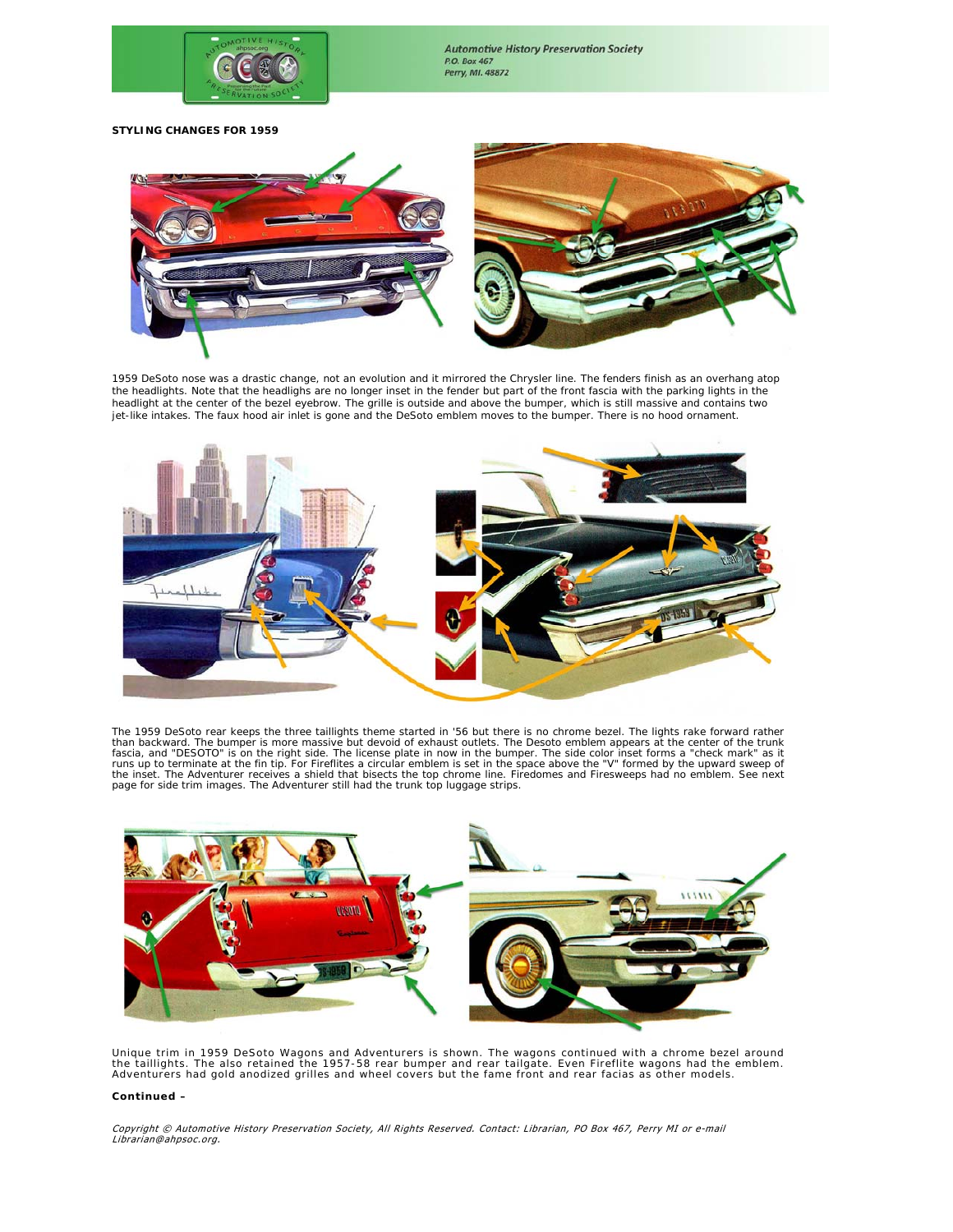

**Automotive History Preservation Society** P.O. Box 467 Perry, MI. 48872

**STYLING CHANGES FOR 1959**





All 1959 DeSotos used the same side trim and two-tone paint inserts on all models except the Adventurer (top). The<br>Adventurer's top chrome trim piece went straight back at an angle slightly different than the bottom strip,

*Continued –*